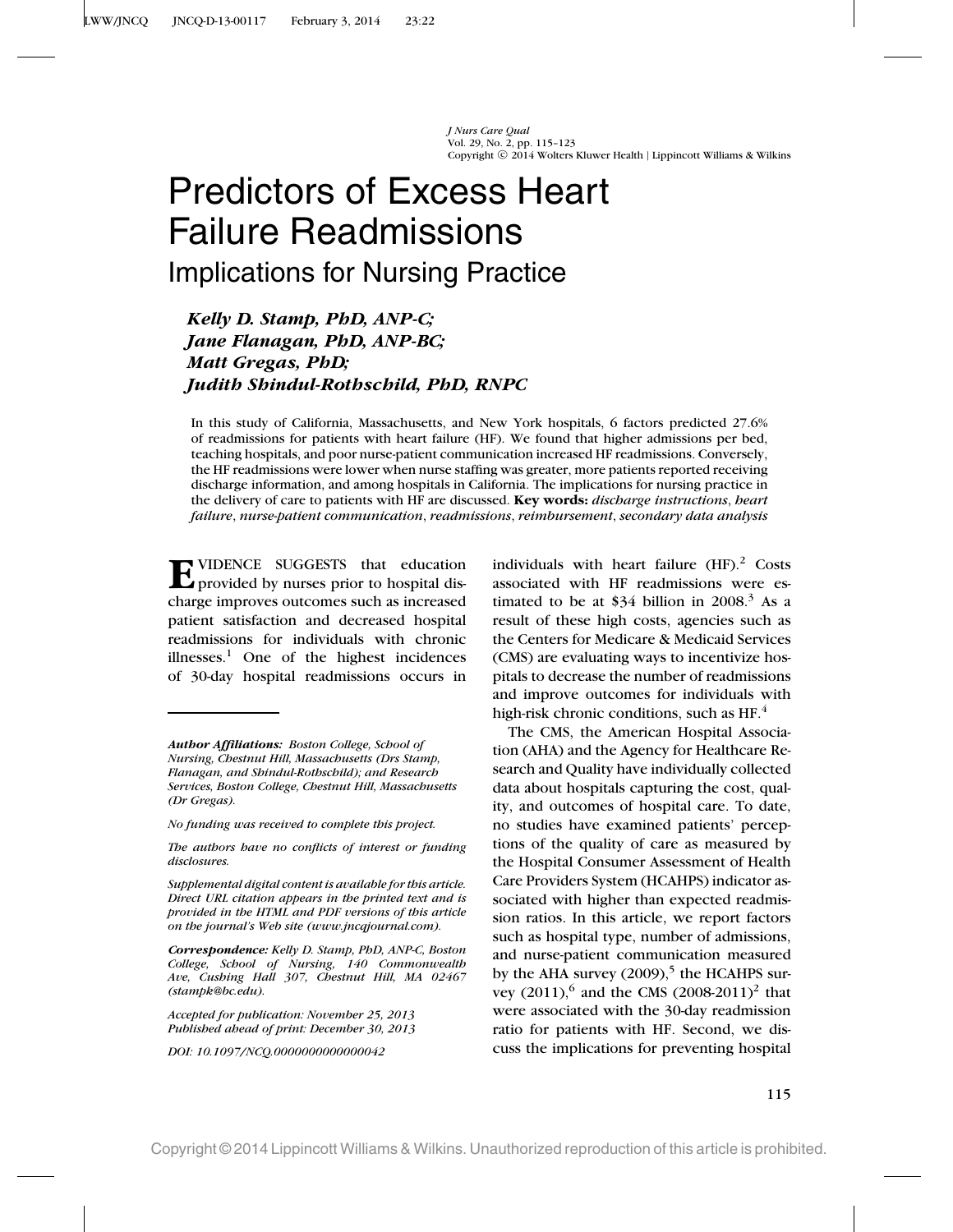readmissions in individuals with HF and the implications for nursing practice.

### **BACKGROUND**

## **Readmission rates for patients with HF**

Heart failure is a chronic condition without a cure and is one of the most costly diagnoses in the United States. The National Heart, Lung, and Blood Institute reported \$167.4 billion in direct costs of cardiovascular disease and \$119.2 billion in indirect costs of mortality.<sup>7</sup> Although the risk standardized mortality rates for pneumonia and acute myocardial infarction declined between 2008 and 2010, the mortality rates for patients with HF increased during this period by 0.4%.<sup>8</sup> One-fifth of Medicare beneficiaries are readmitted within 30 days and 90% of those readmissions are unplanned or preventable costing \$17 billion.<sup>9</sup> In 2008, HF was responsible for \$34 billion in rehospitalization costs and increased death rates in the United States.<sup>3</sup> There is wide variation among and within the states in readmission rates for  $HF<sup>10,11</sup>$  Teaching hospitals have high degrees of variation in 30-day readmission rates ranging from less than 10% to greater than  $20\%$ .<sup>12</sup> Regional patterns of hospital care, in particular, the rate of medical admissions and discharges, have been found to explain  $47%$  of the readmission rate.<sup>12</sup> Readmission rates for HF are higher in hospitals in the lowest quartile of nurse staffing,  $13$  and the odds for HF readmission is 7% higher for each additional patient per nurse in the average nurses' workload.<sup>14</sup>

# **CMS hospital readmissions reduction program**

The Affordable Care Act established the Hospital Readmissions Reduction Program, which requires the CMS to reduce payments in the inpatient prospective payment system to hospitals with excess readmissions. As part of the Hospital Readmission Reduction Program, the CMS began tracking 30-day readmission rates for HF. The CMS established a goal to reduce hospital readmissions for HF by

20% in the year of 2013 by financially penalizing hospitals that have a higher than expected HF readmission ratio.15-17 To facilitate comparisons among hospitals for readmissions, the CMS established a methodology to calculate the *excess readmission ratio.* The *excess readmission ratio* is a measure of a hospital's readmission performance compared with the national average for the hospital's set of patients with that applicable condition.<sup>14</sup> For 2013, if the HF readmission ratio is 0.99 or higher, there will be a 1% reduction in Medicare payment, and in 2014, if the HF readmission ratio is 0.98 or higher, there will be a 2% reduction in payment.4 The CMS Readmission Reduction Program has created incentives for hospitals to develop programs aimed toward reducing readmissions especially for chronic conditions such as HF.

## **Hospital Consumer Assessment of Healthcare Providers and Systems**

The AHA survey of hospitals has been used in combination with publicly available data to explore linkages between nurse staffing, nurse education, work environment, and patient outcomes.18,19 While the AHA survey provides information about organizational structure, facility services, and utilization, the data set does not provide information about the process of care or patient outcomes. In 2002, the CMS and the Agency for Healthcare Research and Quality worked together to create and test a survey aimed at understanding the patient's perception of hospitalization. The HCAHPS survey is a 27-item survey that measures 8 key components: hospital cleanliness, quietness of the hospital environment, patient-physician communication, patientnurse communication, staff responsiveness, pain management, and communication about discharge and medications. $6,20$  The survey was implemented in 2006, and CMS began publicly releasing the findings in 2008.20

Since July 2007, hospitals that are subject to the inpatient prospective payment system must submit their HCAHPS data to collect their full fees and to avoid a 2% payment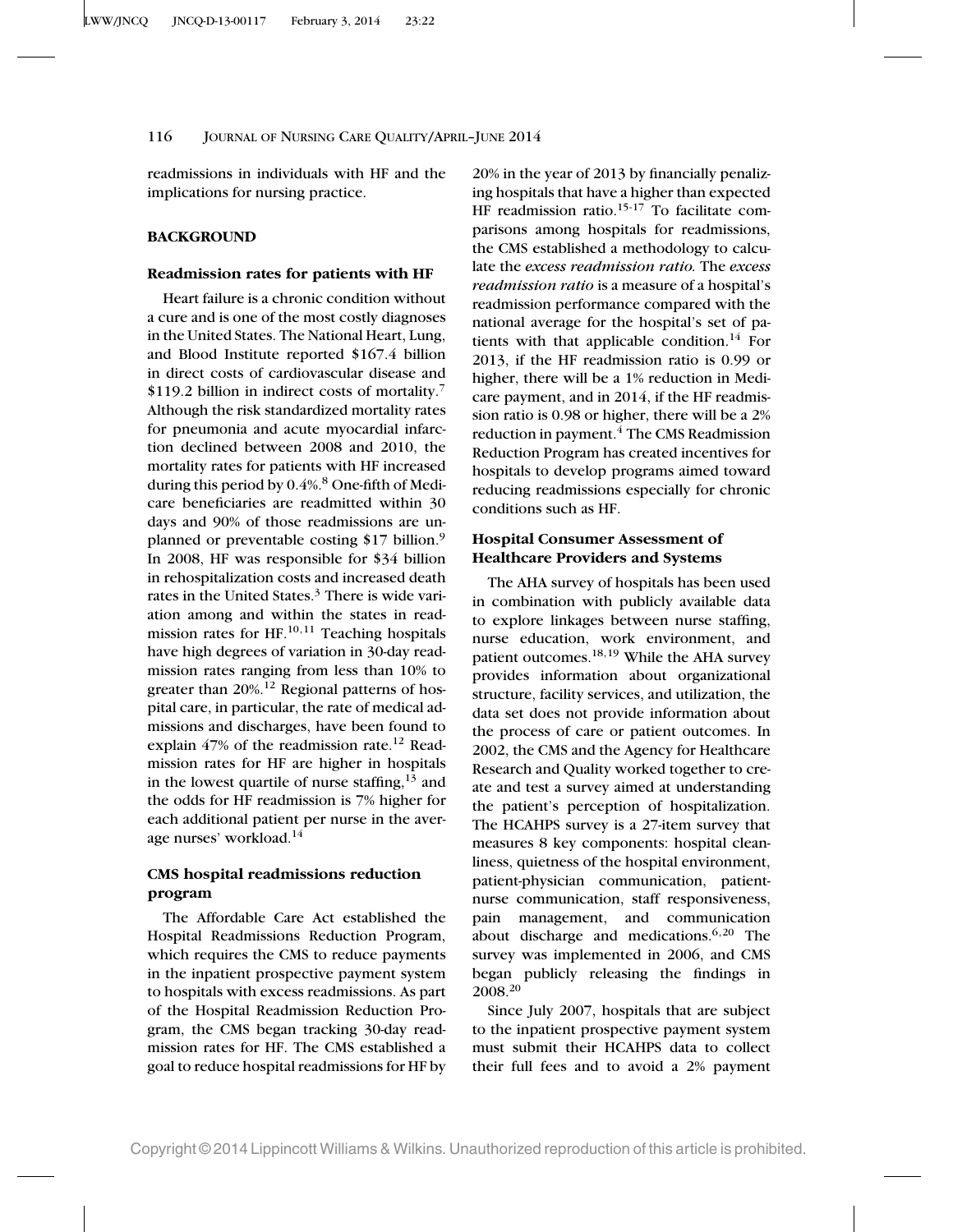reduction.<sup>6</sup> Following the implementation of the Affordable Care Act in 2010, the CMS began using the HCAHPS data as a valuebased incentive program named the Hospital Value-Based Purchasing Program. This program has a total performance score that comprises 2 components: 70% is the clinical process of care domain and 30% is focused on the patient experience of care domain, the latter of which is captured by HCAHPS data.6 The indicator that captures the clinical process of care domain for patients with HF is whether they received care instructions at the time of hospital discharge.<sup>6</sup> Discharge instructions are also captured in the HCAHPS data. $20,21$ 

# **Effects of nurse-patient communication and education on HF readmissions**

While knowledge alone is not sufficient to produce effective behavior change for patients with  $HF<sub>1</sub><sup>22,23</sup>$  knowledge is an important and foundational element to empower the performance of self-care behaviors after hospital discharge.<sup>17,23,24</sup> Patients with HF exposed to nurse-led education while hospitalized have shown longer times to hospital encounter and hospital readmission at 6 months and 1 year, with shorter hospital stays and decreased costs.<sup>25,26</sup> Several studies suggest that knowledge plus nurse-led education delivered over time has improved abilities of patients with HF to recognize and treat symptoms quickly and decrease the need for frequent rehospitalizations.17,23,27,28 Collectively, these studies indicate that the nurse has a role in providing patient education and as a result, reducing hospital readmission for patients with HF.

While there is much attention paid to measuring quality of care, reducing costs, and tracking high-risk diagnoses, it is less clear how hospital type, number of admissions, nursing staffing, and nurse-patient communication intersect to effect HF readmissions. Examining factors known to be related to HF readmission from publicly available data (CMS and HCAHPS) as well as data from the AHA Annual Survey of hospitals may provide valuable insight as to how these variables interact to impact HF readmission rates.

## **PURPOSE**

The purpose of this secondary data analysis was to explore data from the AHA survey of hospitals, HCAHPS, and CMS performance outcome measures to identify predictors for excess HF readmissions in California, Massachusetts, and New York nonfederal hospitals. Specifically, we evaluated how much of the variance in the mean excess HF readmission ratio could be explained by nurse-patient communication about HF self-care prior to discharge when compared with other factors known to be associated with HF readmissions.

### **METHODS**

#### **Study sample**

To achieve a sample that would allow us to evaluate the relationship of nurse staffing on HF readmissions, we matched clusters (states) on the basis of the following criteria: California was a state with low HF readmission ratios, Massachusetts had moderate levels, and New York had high levels. These 3 states provided a wide range of variability on this key variable. Sampling was completed at the state level, that is, no sampling of hospitals within states. The sample of 577 nonfederal general hospitals in this study included California  $(n = 336)$ , followed by New York  $(n = 179)$ and Massachusetts ( $n = 62$ ).

#### **Data sources**

The data sources included the 2009 AHA Annual Survey of Hospitals, the CMS hospital performance measures from 2008 to 2011, and CMS and HCAHPS from 2011 to 2012. The CMS 30-day risk standardized excess readmission ratio for HF, process of care measures, hospital-acquired conditions, and the AHA data set by the CMS provider number were merged with the HCAHPS data. The data used to produce the CMS 30-day risk standardized excess readmission ratio and the publicly reported CMS measures available on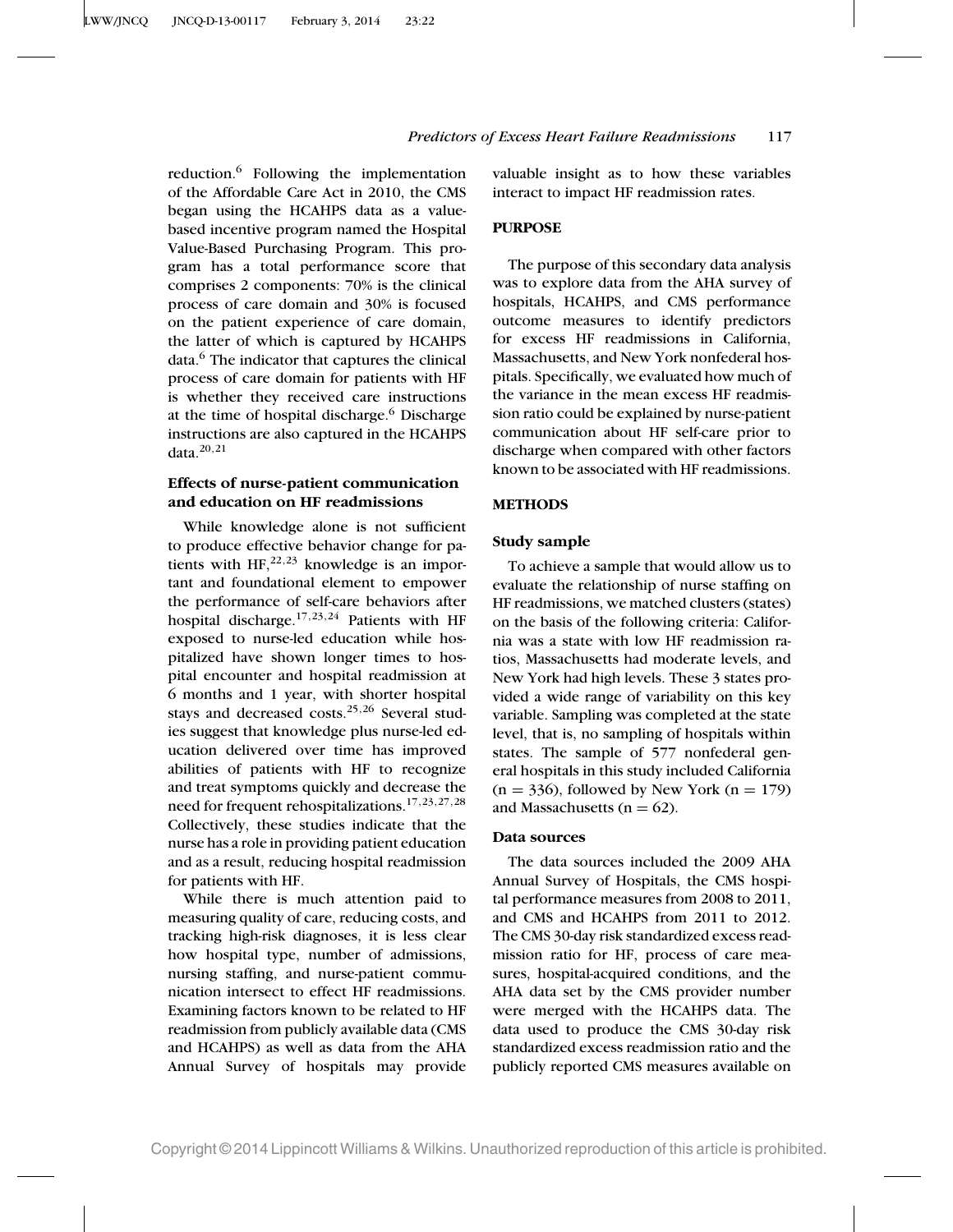the *Hospital Compare* Web site are described elsewhere.29

## **Data analysis**

IBM<sup>©</sup> SPSS version  $21^{30}$  was used to analyze the 2009 AHA Annual Survey of Hospitals. The data file was examined for random or systematic missing data and marked skewness. Dummy variables  $(0 = no$  and  $1 = yes)$ were created for each of the 3 states, cardiac intensive care joint venture services, and for hospitals that were members of the Council of Teaching Hospitals of the Association of American Medical Colleges. Included in the linear regression analysis were the percentage of patients given information about what to do during their recovery at home; the percentage of patients reporting nurses "sometimes" or "never" communicated well with them; California, New York, teaching hospital, cardiac intensive care joint venture; adult intensive care unit (ICU) beds/total facility beds staffed; total facility admissions/total facility bed staffed; and total nursing staff fulltime equivalent hours per patient day/total facility personnel full-time equivalent hours per patient day.31,32 Total nursing staff hours per patient day was calculated by summing registered nurse, licensed practical nurse, and nursing assistant hours per patient day. Hours per patient day was calculated by multiplying full-time equivalents by 2080 (40 h/wk  $\times$  52 wk) and dividing by "adjusted patient days."<sup>31</sup> No systematic missing data were found in the variables included in the data analysis. Binary correlations were examined for significant association and scientific relevance with the dependent variable, HF 30-day excess readmission ratio.

Scatterplots of the candidate predictors and the response were examined to look for applicability of the linear model, outliers, or unusual distributional shapes. All terms were initially placed in the model and then eliminated by stepwise modeling if they remained associated at *P* value of .05 and were removed at *P* value of .10. This was determined by stepwise procedures and likelihood ratio tests. A likelihood ratio test shows that the 2-way interactions did not significantly improve the model once all the main effects were included.

## **RESULTS**

## **HF readmissions and selection of model factors**

The mean number of HF 30-day readmissions from California, New York, and Massachusetts's nonfederal hospitals from July 2008 to June 2011 was  $97.53$  (SD = 91.2). Hospitals in the 25th percentile had a lower mean number of HF readmissions  $(\overline{X} = 34.0)$  than hospitals in the 75th percentile  $(\overline{X} = 128.0)$ . Five variables measuring hospital characteristics and 2 variables measuring patients' self-reports of the quality of nursing care were strongly correlated to the dependent variable excess HF readmission ratio (Table 1). Excess HF readmission ratios were positively associated with hospitals in New York, higher facility admissions per facility bed staffed, total adult ICU beds/total facility beds staffed, teaching hospitals, and the percentage of nurses who "sometimes" or "never" communicated well with the patient (Table 1). Excess HF readmission ratios were negatively associated with California, nursing staff hours per patient day/total facility personnel hours per patient day, and the percentage of patients reporting that they had been given information about what to do during their recovery at home.

#### **HF readmissions**

The 9 independent variables correlated with the dependent variable, excess HF readmission ratio, were included in the linear regression analysis. Six factors significantly predicted the excess HF readmission ratio (Table 2). The excess mean HF readmission ratio was lower in California than in the other states by 0.043. In addition, the HF readmission ratio decreased by 0.004 for each percentage increase in patients reporting that they were given information about what to do during their recovery at home, and by 0.093 for each increase in the ratio of nursing staff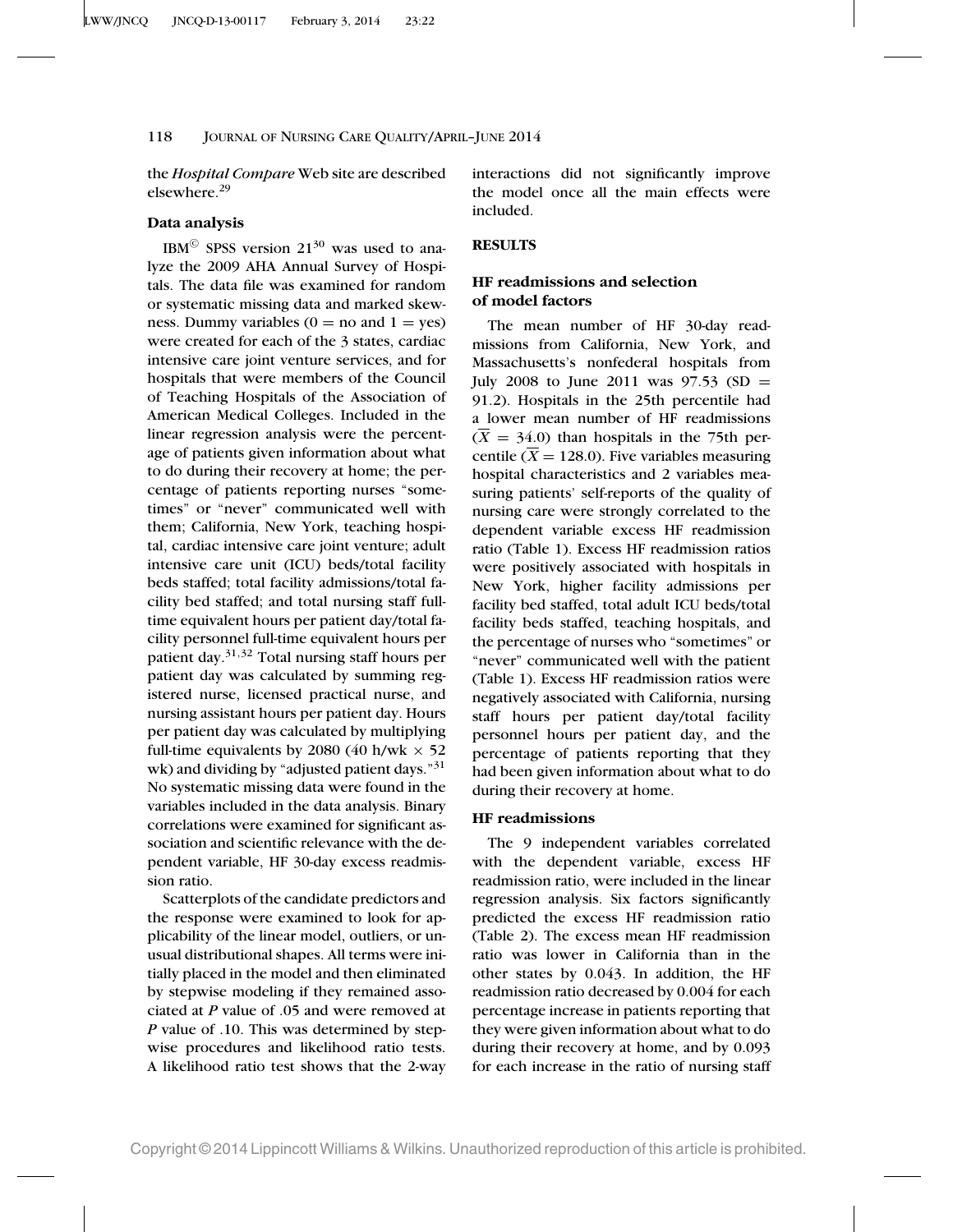| <b>Independent Variables</b>                                                            | Coefficient | $P(1-Tailed)$ |  |
|-----------------------------------------------------------------------------------------|-------------|---------------|--|
| California <sup>b</sup>                                                                 | $-0.291$    | .000          |  |
| New York <sup>b</sup>                                                                   | 0.289       | .000          |  |
| Total facility admissions/total facility<br>beds staffed                                | 0.160       | .002          |  |
| Total adult ICU beds/total facility<br>beds staffed                                     | 0.167       | .001          |  |
| Nursing staff FTE $HPPDc/total$<br>personnel FTE HPPD                                   | $-0.233$    | .000          |  |
| Teaching hospital <sup>b</sup>                                                          | 0.283       | .000          |  |
| Cardiac intensive care joint venture <sup>b</sup>                                       | $-0.118$    | .018          |  |
| Nurses "sometimes" or "never"<br>communicated well with<br>patient $(\%)$               | 0.319       | .000          |  |
| Patient's given information about<br>what to do during their recovery at<br>home $(\%)$ | $-0.272$    | .000          |  |

**Table 1.** Factors Significantly Correlated With HF Excess 30-Day Readmission Ratio ( $N = 314$ )<sup>a</sup>

Abbreviations: FTE, full time equivalent; HPPD, hours per patient day; ICU, intensive care unit.

<sup>a</sup>American Hospital Association.<sup>33</sup><br><sup>b</sup>Dummy variables (0 = no, 1 = yes).

 $\mathrm{C}^{\mathrm{c}}$ Total nursing staff FTE HPPD = RN FTE HPPD + LPN FTE HPPD + NA FTE HPPD.

**Table 2.** Stepwise Linear Regression: HF Excess 30-Day Readmission Ratio With Predictors  $(N = 314)^{a,b}$ 

| <b>Predictors</b>                                                                       | B        | SE(B)    | P    |
|-----------------------------------------------------------------------------------------|----------|----------|------|
| California <sup>c</sup>                                                                 | $-0.043$ | $-0.279$ | .000 |
| Total facility admissions/total facility<br>beds staffed                                | 0.001    | 0.127    | .011 |
| Nursing staff FTE HPPD <sup>d</sup> /total<br>personnel FTE HPPD                        | $-0.093$ | $-0.100$ | .049 |
| Teaching hospital <sup>c</sup>                                                          | 0.041    | 0.186    | .000 |
| Nurses "sometimes" or "never"<br>communicated well with<br>patient $(\%)$               | 0.003    | 0.125    | .067 |
| Patient's given information about<br>what to do during their recovery at<br>home $(\%)$ | $-0.004$ | $-0.268$ | .000 |

Abbreviations: FTE, full time equivalent; HPPD, hours per patient day.

<sup>a</sup>Stepwise:  $R^2 = 0.290$ ; adjusted  $R^2 = 0.276$ ; standard error of estimate = 0.066; SS = 0.541; *P* = .000.<br><sup>b</sup>American Hospital Association.<sup>33</sup><br><sup>c</sup>Dummy variables (0 = no, 1 = yes).

 $\text{d}^{\text{d}}$ Total Nursing Staff FTE HPPD = RN FTE HPPD + LPN FTE HPPD + NA FTE HPPD.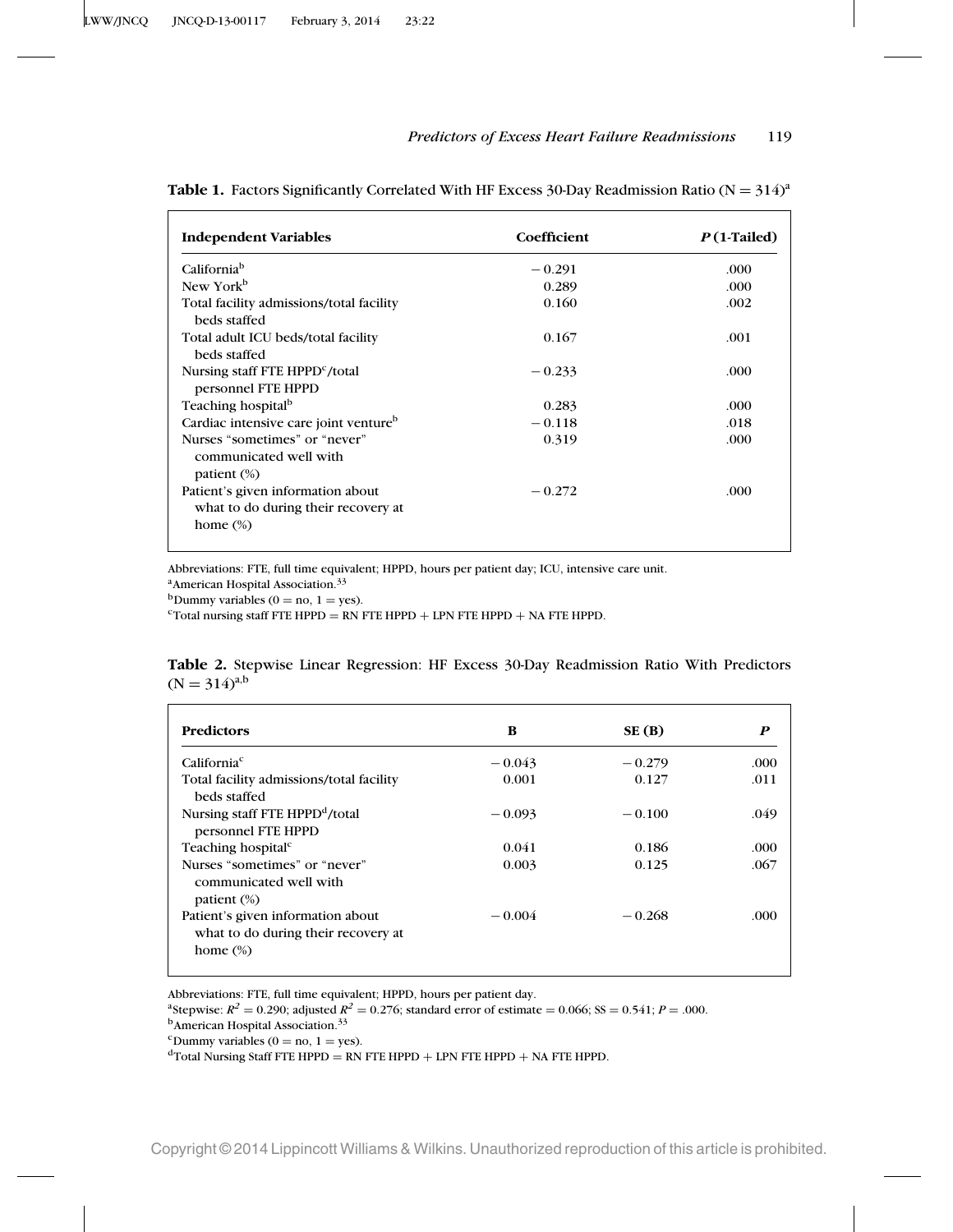full-time equivalent hours per patient day to the total facility personnel full-time equivalent hours per patient day. Conversely, the mean HF excess readmission ratio increased by 0.041 if a patient was hospitalized at teaching hospital, by 0.001 for each increase in the total facility admissions per total facility beds staffed, and by 0.003 for each percentage increase in the number of patients reporting that the nurses "sometimes" or "never" communicated well with them.

To summarize, 3 factors increased the excess HF readmission ratio: (1) increased admissions per bed, (2) teaching hospitals, and (3) poor nurse communication with patients. Conversely, 3 other factors lowered the HF readmission ratio: (1) hospitals in California, (2) higher portions of total nursing staff fulltime equivalent hours per patient day to total personnel full-time equivalent hours per patient day, and (3) greater percentages of patients reporting that they were given information about what to do during their recovery at home. Overall, these 6 factors explained 27.6% of the variance in excess HF readmission ratios ( $R^2 = 0.261$ ) (Table 2).

# **Differences among California, Massachusetts, and New York hospitals**

California hospitals differed significantly from hospitals in New York and Massachusetts on several independent variables included in the linear regression model (see Supplemental Digital Content Table, available at http://links.lww.com/JNCQ/A58). The excess HF readmission ratio in California was significantly lower than that in both Massachusetts  $(P = .020)$  and New York  $(P =$ .000). Total facility admissions to total facility beds staffed were lower in California than in Massachusetts  $(P = .000)$  and New York  $(P = .002)$  as were the number of teaching hospitals compared with Massachusetts (*P* = .002) and New York (*P* = .000). Total full-time nursing staff hours per patient day/total facility full-time personnel hours per patient day were significantly higher in California than in both Massachusetts and New York ( $P = .000$ ). California had more participating hospitals in cardiac ICU joint ventures than Massachusetts and New York ( $P = .037$ ) and fewer adult ICU beds than New York  $(P = .021)$  and Massachusetts  $(P = .004)$ .

Massachusetts differed significantly from both California and New York on patients' self-reports regarding the quality of nursing care. A significantly smaller percentage of patients in Massachusetts reported that nurses "sometimes" or "never" communicated to them compared with California and New York  $(P = .000)$ . Conversely, significantly higher percentages of patients from Massachusetts hospitals reported that they were given information about what to do during their recovery at home than patients in California and New York ( $P = .000$ ).

## **DISCUSSION**

This report is unique in that to date, no study has used the AHA Annual Surveys of Hospitals, CMS, and HCAHPS databases to examine the relationship between patients' perceptions of the quality of care with excess 30 readmission ratios in patients with HF. The findings from this secondary analysis suggest that 6 factors explain 27.6% of the variance in excess 30-day readmission. This is consistent with others who have found differences in the 30-day readmission ratio for patients with HF by geographic region,  $10,11,34$  and that RN staffing can have an impact on 30-day readmission ratios. $13,14,35$ 

The findings from this study support that higher number of admissions per bed and lower nurse staffing and the type of hospital (teaching vs nonteaching) increase the hospital readmission rate for patients with HF. In Massachusetts, patients reported receiving teaching at discharge more frequently than patients from California or New York (*P* = .000); however, the 30-day readmission ratio was significantly lower in California than in Massachusetts or New York. It is unclear whether the teaching reported by patients in Massachusetts' hospitals is a result of the commencement of a transitional care program or whether the teaching is a one time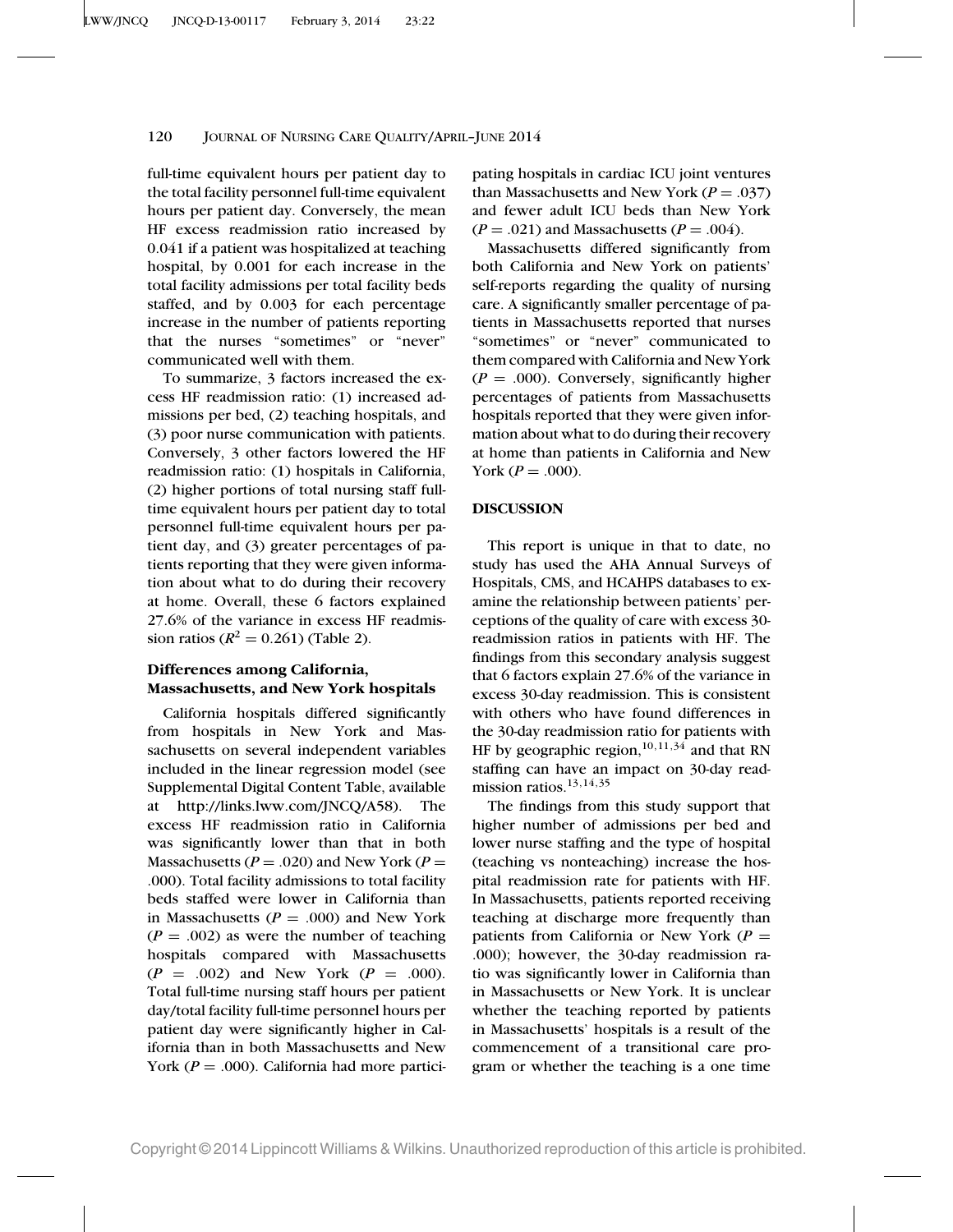isolated event. As a result, further exploration of what discharge education entails is warranted. It is not possible to discern from the databases which hospitals had transitional care programs. This suggests a need to better capture these types of programs and best practice models especially in light of the Affordable Care Act.

Massachusetts' hospitals reported more part-time RN staff and higher turnover per patient bed than California. This finding is congruent with prior literature and may suggest that a lack of continuity of care by RNs could be a factor in the high 30-day readmission ratios for patients with  $HF<sup>14</sup>$ . The databases did not provide information about the discharge plan of care (ie, home, home with transitional care support, or rehabilitation) for patients posthospitalization. Given the overall decreased length of stay over the last decade in hospitals across all conditions including HF, it is important to track what impact, if any, this reduced length of stay may have.<sup>36</sup> It is possible that with a shorter hospital stay, the patient with HF may experience greater fragmentation in care leading to an increased risk for readmission.

Hospital readmissions were higher in the state of New York and Massachusetts than in California. Possible reasons for this high readmission rate could be related to 3 controllable factors: (1) admissions per bed increased as nurse staffing stayed the same, (2) shorten length of stay, and (3) the increased number of teaching hospitals compared with New York and California. This suggests that poor nurse staffing ratios combined with high acuity and high patient turnover may have an impact on HF readmission rates.

#### **Limitations**

The sample in this study included nonfederal hospitals in California, Massachusetts, and New York, which are not representative of hospitals throughout the United States. Second, variables measuring the quality of nursing care were limited to patient self-reports from HCAHPS. Third, other aspects of nursing care associated with lowering rehospitalization rates, such as the availability of transitional care programs and perceptions of hospital safety climate by nurses and physicians, were not available to measure in this study.<sup>13,37,38</sup> Outcomes such as mortality and nursing issues related to caregiver support and provider relationship with the patient may have an impact on readmissions, but these were not captured in these findings.

## **CONCLUSION**

In summary, California reported lower readmission rates for HF than Massachusetts and New York. This may be attributed to higher nurse staffing and lower admissions per bed within the California hospitals. This suggests that California hospitals have fewer turnovers per bed, but nurse staffing in relation to the level of patient acuity is not clear from the existing databases. Future work should focus on the interrelationship of nursing staffing ratios to patient admissions and patient acuity and how these impact readmission rates for patients with HF. Furthermore, given the discrepancy between the large amount of information being provided at discharge in Massachusetts' hospitals and the higher readmission rates for HF in this state, it is important to gain a better understanding of what patient teaching entails. The types of discharge materials, discharge planning, and transitional programs that exist should be captured within databases such as the AHA Survey, HCAHPS, and CMS to determine best practices or gaps in care. Future work should focus on how the adequacy of RN staffing by number of nurses and educational level, the quality of the discharge teaching, and the nurse-patient communication impacts the HF readmission rate.

The results of this study have implications for promoting and developing legislation that supports adequate nurse staffing in acute care facilities. The high patient acuity and increased admission rate in teaching hospitals may contribute to less time for nurse-patient interaction and as a result inadequate teaching and discharge planning, thereby increasing the risk for readmissions for patients with HF. Future work should focus on improving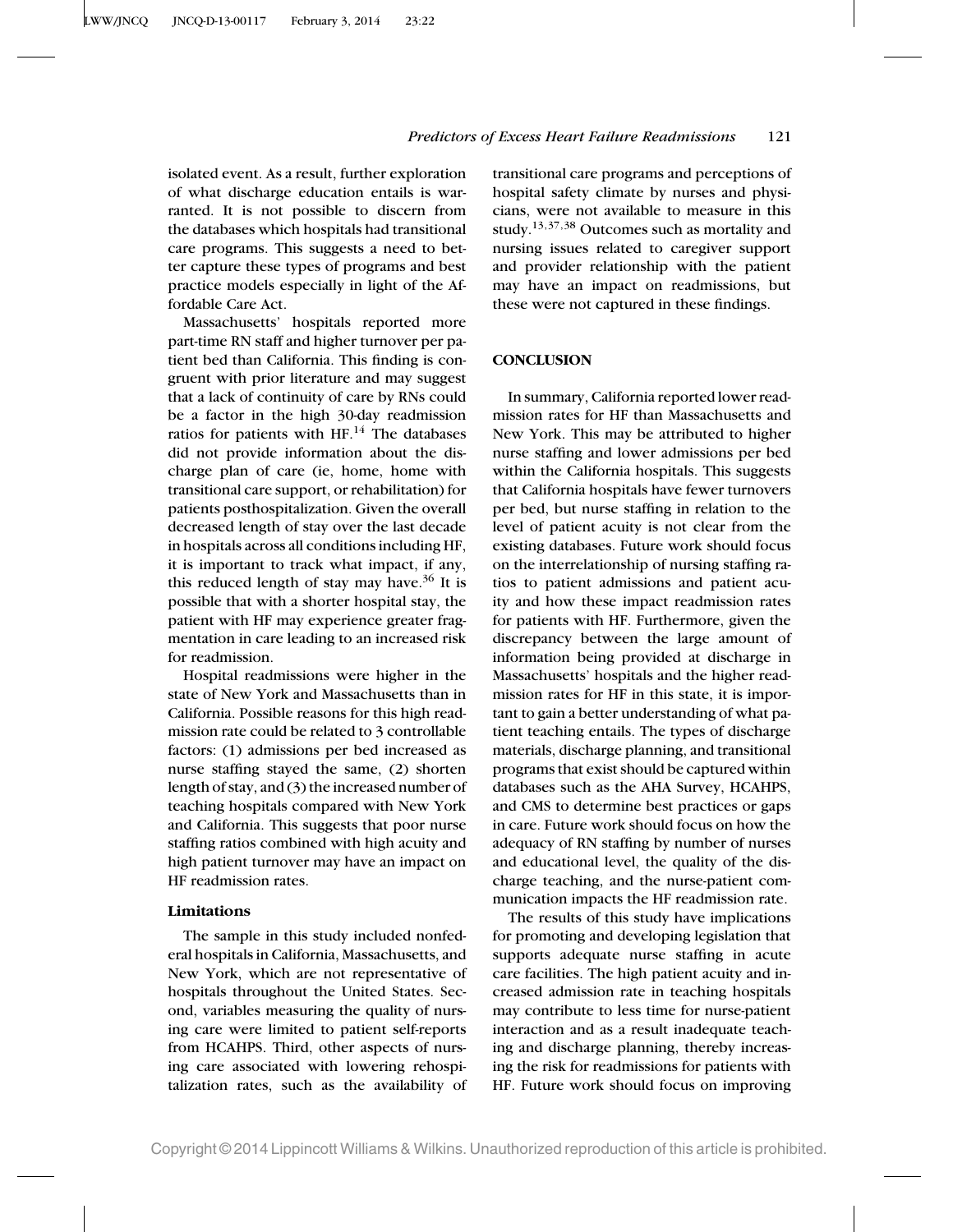nurse staffing and exploring how this impacts time and quality of nurse-patient interaction in relation to patient teaching and discharge planning.

#### **REFERENCES**

- 1. Jencks SF, Williams MV, Coleman EA. Rehospitalizations among patients in the Medicare fee-for-service program. *N Engl J Med.* 2009;360(14):1418-1428.
- 2. CMS Hospital Readmission Reduction. Centers for Medicare & Medicaid Services. https://data.medicare .gov/Hospital-Compare/Hospital-Readmission-Reduction/9n3s-kdb3. Published 2012. Accessed October 19, 2012.
- 3. American Heart Association. Heart disease and stroke statistics. [http://www.americanheart.org/presenter.](http://www.americanheart.org/presenter.jhtml?identifier=1200026) [jhtml?identifier=1200026.](http://www.americanheart.org/presenter.jhtml?identifier=1200026) Published 2011. Accessed June 6, 2011.
- 4. Centers for Medicare & Medicaid Services. Readmissions reduction program. [http://www.cms.gov/](http://www.cms.gov/Medicare/Medicare-Fee-for-Service-Payment/AcuteInpatientPPS/Readmissions-Reduction-Program.html) [Medicare/Medicare-Fee-for-Service-Payment/AcuteIn](http://www.cms.gov/Medicare/Medicare-Fee-for-Service-Payment/AcuteInpatientPPS/Readmissions-Reduction-Program.html) [patientPPS/Readmissions-Reduction-Program.html.](http://www.cms.gov/Medicare/Medicare-Fee-for-Service-Payment/AcuteInpatientPPS/Readmissions-Reduction-Program.html) Published 2013. Accessed April 26, 2013.
- 5. American Hospital Association: AHA annual survey database. ams.aha.org/EWEB/DynamicPage .aspx?WebCode=PordDetailAdd&ivd\_prc\_prd\_key= 95806632-0d48-4819-bd7F-2b3c13436606. Published 2009.
- 6. Hospital Consumer Assessment of Health Care Providers System. https://data.medicare.gov/Hospital-Compare/Medicare-Sept-11-Dec-12-CA-MA-NY-Hospital-Consumer/jsjz-9tvv. Published 2011. Accessed January 10, 2013.
- 7. National Heart, Lung, and Blood Institute. *Cardiovascular disease statistics.* [http://www.nhlbi.nih.gov/](http://www.nhlbi.nih.gov/about/factbook/chapter4.htm) [about/factbook/chapter4.htm.](http://www.nhlbi.nih.gov/about/factbook/chapter4.htm) Accessed 2010.
- 8. Miller RD, Eng T, Kandilov AM, Cromwell J, McCall N. *Readmissions Due to Hospital-Acquired Conditions (HACs): Multivariate Modeling and Under-coding Analysis*. [http://www.cms.gov/Medicare/Medicare-](http://www.cms.gov/Medicare/Medicare-Fee-for-Service-Payment/HospitalAcqCond/Downloads/Final-Report-Readmissions.pdf)[Fee-for-Service-Payment/HospitalAcqCond/Downloads/](http://www.cms.gov/Medicare/Medicare-Fee-for-Service-Payment/HospitalAcqCond/Downloads/Final-Report-Readmissions.pdf) [Final-Report-Readmissions.pdf.](http://www.cms.gov/Medicare/Medicare-Fee-for-Service-Payment/HospitalAcqCond/Downloads/Final-Report-Readmissions.pdf) Published 2012. Accessed April 26, 2013.
- 9. Hernandez AF, Greiner MA, Fonarow GC, et al. Relationship between early physician follow-up and 30-day readmission among Medicare beneficiaries hospitalized for heart failure. *JAMA.* 2010;303(17): 1716-1722.
- 10. Bernheim SM, Grady JN, Lin Z, et al. National patterns of risk-standardized mortality and readmission for acute myocardial infarction and heart failure: update on publicly reported outcomes measures based on the 2010 release. *Circ Cardiovasc Qual Outcomes.* 2010;3(5):459-467.
- 11. Boutwell A, Jencks S, Nielsen G, Rutherford P. *State Action on Avoidable Rehospitalizations (STAAR) Initiative: Applying Early Evidence and Experience*

*in Front-line Process Improvements to Develop a State-Based Strategy*. Cambridge, MA: Institute for Healthcare Improvement; 2009.

- 12. Goodman D, Fischer E, Chang C, Raymond S, Bronner KK. *After Hospitalization: A Dartmouth Atlas Report on Readmissions Among Medicare Beneficiaries*; 2013.
- 13. Joynt KE, Jha AK. Who has higher readmission rates for heart failure, and why? Implications for efforts to improve care using financial incentives. *Circ Cardiovasc Qual Outcomes*. 2011;4(1):53-59.
- 14. McHugh MD, Ma C. Hospital nursing and 30-day readmissions among Medicare patients with heart failure, acute myocardial infarction, and pneumonia. *Med Care.* 2013;51(1):52-59.
- 15. Horowitz L, Partovian C, Lin Z, et al. *Hospital-Wide (All Condition) 30-Day Risk-Standardized Readmission Measure*. Centers for Medicare & Medicaid Services; 2011. https:/[/www.cms.gov/Medicare/](http://www.cms.gov/Medicare/Quality-Initiatives-Patient-Assessment-Instruments/MMS/downloads/MMSHospital-WideAll-ConditionReadmissionRate.pdf) [Quality-Initiatives-Patient-Assessment-Instruments/](http://www.cms.gov/Medicare/Quality-Initiatives-Patient-Assessment-Instruments/MMS/downloads/MMSHospital-WideAll-ConditionReadmissionRate.pdf) [MMS/downloads/MMSHospital-WideAll-Condition](http://www.cms.gov/Medicare/Quality-Initiatives-Patient-Assessment-Instruments/MMS/downloads/MMSHospital-WideAll-ConditionReadmissionRate.pdf) [ReadmissionRate.pdf.](http://www.cms.gov/Medicare/Quality-Initiatives-Patient-Assessment-Instruments/MMS/downloads/MMSHospital-WideAll-ConditionReadmissionRate.pdf) Accessed June 15, 2013.
- 16. Kocher RP, Adashi EY. Hospital readmissions and the Affordable Care Act: paying for coordinated quality care. *JAMA.* 2011;306(16):1794-1795.
- 17. Stamp KD, Machado MA, Allen NA. Transitional care programs improve outcomes for heart failure patients: an integrative review [published online ahead of print January 23, 2013]. *J Cardiovasc Nurs.* doi:10.1097/JCN.1090b1013e31827db31560.
- 18. Aiken LH, Cimiotti JP, Sloane DM, Smith HL, Flynn L, Neff DF. The effects of nurse staffing and nurse education on patient deaths in hospitals with different nurse work environments. *Med Care.* 2011;49(12):1047.
- 19. Aiken LH, Clarke SP, Sloane DM, Lake ET, Cheney T. Effects of hospital care environment on patient mortality and nurse outcomes. *J Nurs Adm.* 2008;38(5):223.
- 20. Centers for Medicare & Medicaid Services. *HC-AHPS fact sheet.* [http://www.hcahpsonline.org/files/](http://www.hcahpsonline.org/files/HCAHPS) [HCAHPS](http://www.hcahpsonline.org/files/HCAHPS) Fact Sheet May 2012.pdf. Accessed 2012
- 21. Kennedy B, Craig JB, Wetsel M, Reimels E, Wright J. Three nursing interventions' impact on HCAHPS scores. *J Nurs Care Qual.* 2013;28(4):327-334.
- 22. Dickson VV, Riegel B. Are we teaching what patients need to know? Building skills in heart failure self-care. *Heart Lung.* 2009;38(3):253-261.
- 23. Stamp K. Self-care in women with heart failure and the effectiveness of nurse-led educational interventions: a review of the literature. *J Nurs Health Chron Ill.* 2011;3:339-351.